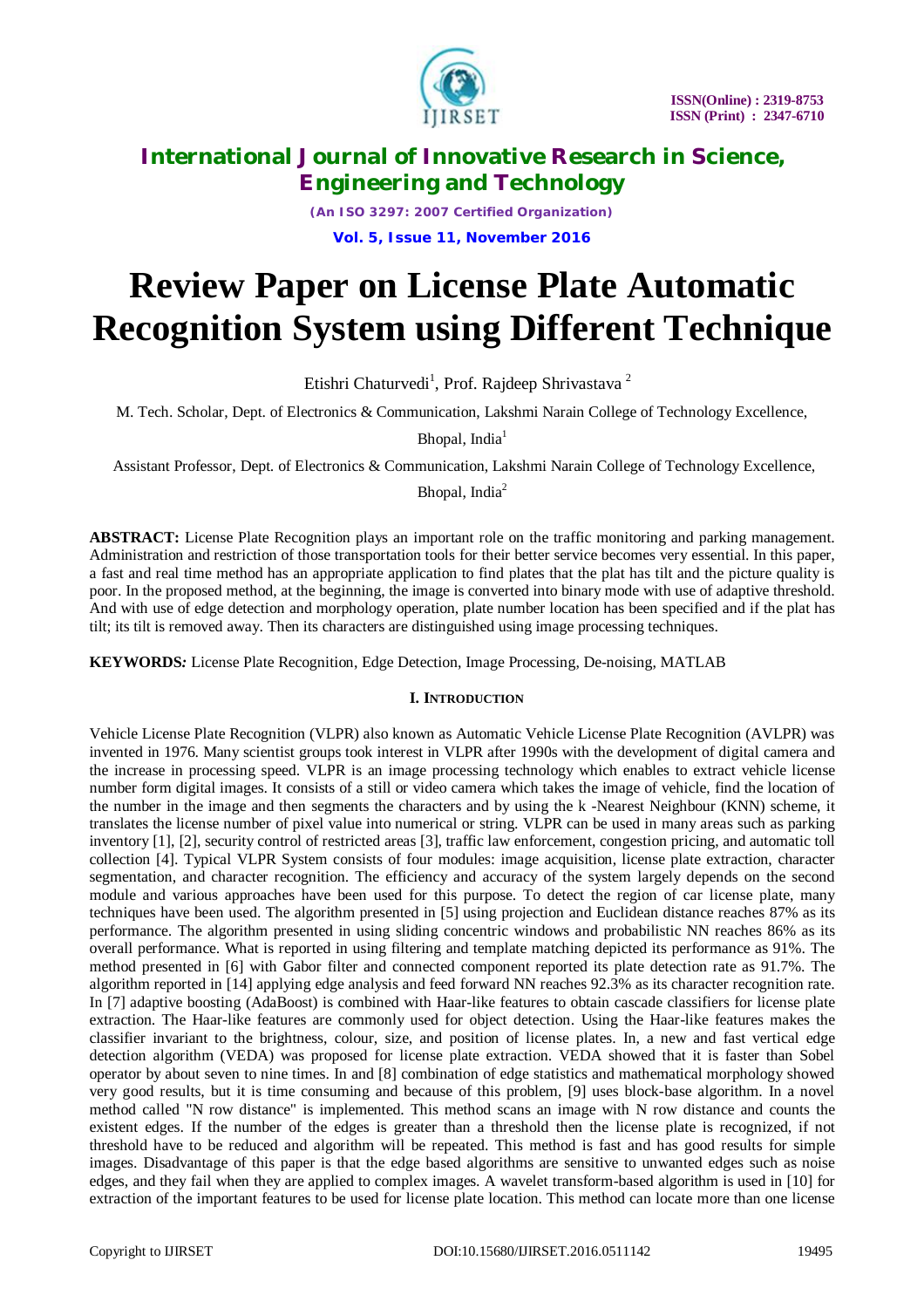

*(An ISO 3297: 2007 Certified Organization)*

#### **Vol. 5, Issue 11, November 2016**

plate in an image. Methods which are symmetry based are mentioned in. In, firstly, it takes the input image into a gray scale, then for analyzing the location of plate the operation of morphology such as erosion and dilation is applied, and the plate is extracted with use of vertical and horizontal projection among various candidates. In the plate is a location with the black background and white writings. In this way that, firstly, takes the image into the HSI and applies the capability of being black color of its background for this purpose, it uses a mask and segments the image according to HSI color intensity parameter and creates a binary image. For cancelling probable noises, it uses the operation of erosion and dilation, then labels the existing candidates and for cancelling the candidates which aren't the location of plate, it applies the geometric capability of the plate and other characters, then for recognizing a primary candidate, it uses the color intensity histogram, and recognizes the location of plate. In this paper a new method based on mathematical morphology and KNN classifier is presented that in comparison with other methods has better operation on a condition that plate was tilt in the images or ambient light was low.

## **II. IMAGE PROCESSING**

When the license plate recognition systems are applied in outdoor areas, they are affected by weather and lighting conditions, as well as the complex backgrounds. This may bring noise to the acquired images. Noise is inevitable, but most of the noise can be eliminated with a smoothing filter. Through the de-noising procedure, subtle fractures can be linked and tiny abrupt parts can be softened. The principles that appear to be the most relevant to the image de-noising are preventing the original image edge from being destroyed, retaining the image outline and lines as much as possible, keeping the continuity of the image and increasing the contrast between regions of interest and not of interest. In this study, the standard median filter which has important features such as time saving, high precision and good performance is used. The center pixel in the scan window is to be de-noised. The first step is to sort all the pixel values in the scan window and find the mid-value, then change the mid-value into the standard median of the sorted sequence. Figures 1 and 2 show the experimental results. Through this method, information of image edges is saved as much as possible and the contrasts between regions of interest and not of interest are increased.



Figure 1: Original images



Figure 2: Results of De-noising

## *A. EDGE DETECTION*

The edge of images reflects the information such as boundary of the area, brightness discontinuity, texture changes and surface orientation, etc., so it is also the important basis of regional segmentation in interested areas. In addition, image edge detection also can remove irrelevant details and noise. In China, license plate contains seven characters, including Chinese characters, Latin letters and numbers. Because of the structure of Chinese characters is complicated, the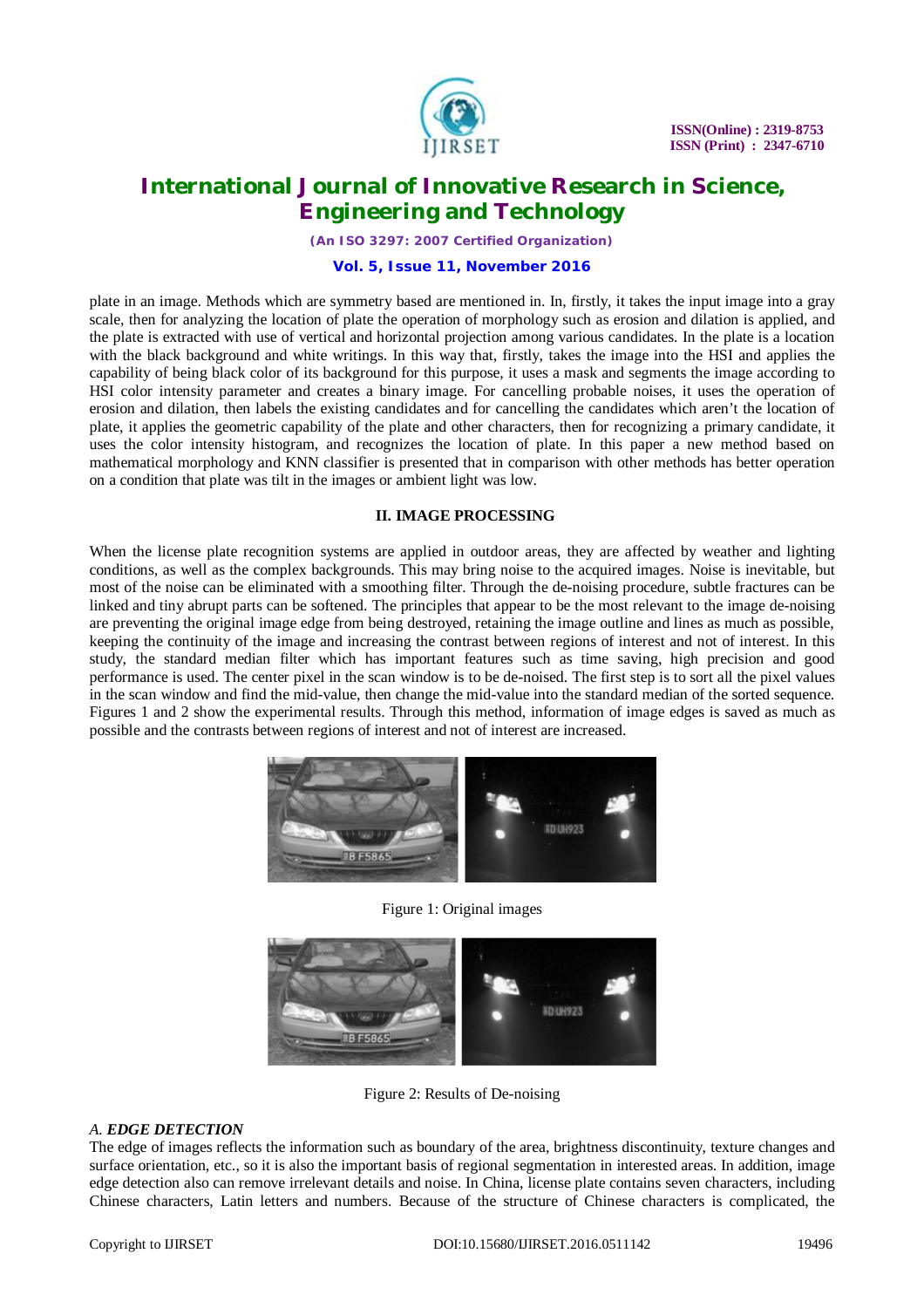

*(An ISO 3297: 2007 Certified Organization)*

#### **Vol. 5, Issue 11, November 2016**

number of strokes is more and texture change is comparatively obvious. From Figure 4, it is noticed that compared with other areas, the gray area of the license plate changes more frequently and the edge information is richer. So the edge detection can be used to extract license plate area, separate prominent targets and background. This paper adopts method of Sobel edge detection. In Figure 3, the detection effect is shown.



Figure 3: Edge detection.

## *B. LICENSE PLATE LOCALIZATION*

The starting point of the license plate location is to judge the license plate through the features of the car license plate area. Available license plate features include five aspects: (1) that the geometrical features of the license plate, that is the height, width and their proportions, are within the confines; (2) the form feature is that the license plate is in a rectangular frame and characters are arranged according to certain rules in the rectangular frame with intervals; (3) the gray distribution of car license plate area feature is that the horizontal lines through the license plate have a gray distribution of continuous peaks and troughs; (4) the horizontal or vertical projection characteristics of car license plate area present a continuous peaks and troughs distribution and (5), the spectrum processes the image by row or column DTF transformation and its diagram contains the location information of the license plate. According to the rules set in 2007 by the People's Republic norm GA36 2007 mobile license plate standard in China, the basic characters of a vehicle license plate are as follows:

Color features. China has the following color placements for the license plate background and characters: blue background with white letters, and yellow-black, black-white, white background with red or black letters, etc. The color of background and character form a sharp contrast, and the license plate color is not consistent with the body color. In the surroundings, there is a low chance of finding the same color schemes, so the color can be used as a feature for license plate location. (2) Outline Size characteristics. The license plate size of small cars in China meets the standard X3–X7, with each character being 5 mm-wide and 90 mm-high. The space is 10 mm between Chinese characters and letters, while it is 12 mm between characters. It can be obtained according to the prior knowledge that the license plate location in the original image changes within a certain scope. (3) Character features. In vehicle images, areas around the license plate are, compared to other areas, rich in edge points and texture, and rectangular with a fixed aspect ratio. These unique features are adopted to distinguish the license plate from its background. Accordingly a license plate recognition method is developed based on fusion of significant features. This method improves the accuracy and adaptability of license plate localization.

# **III. FLOW CHART OF PLATE RECOGNITION**

The dimensional feature vector of the character of i which is input in the sequence of i should be calculated. In addition, the S[i] of the 13d feature vector also should be calculated. S[i] is a distance weighted value of every character in template set. S[i] means degree of feature difference between the characteristics of the characters and template characters.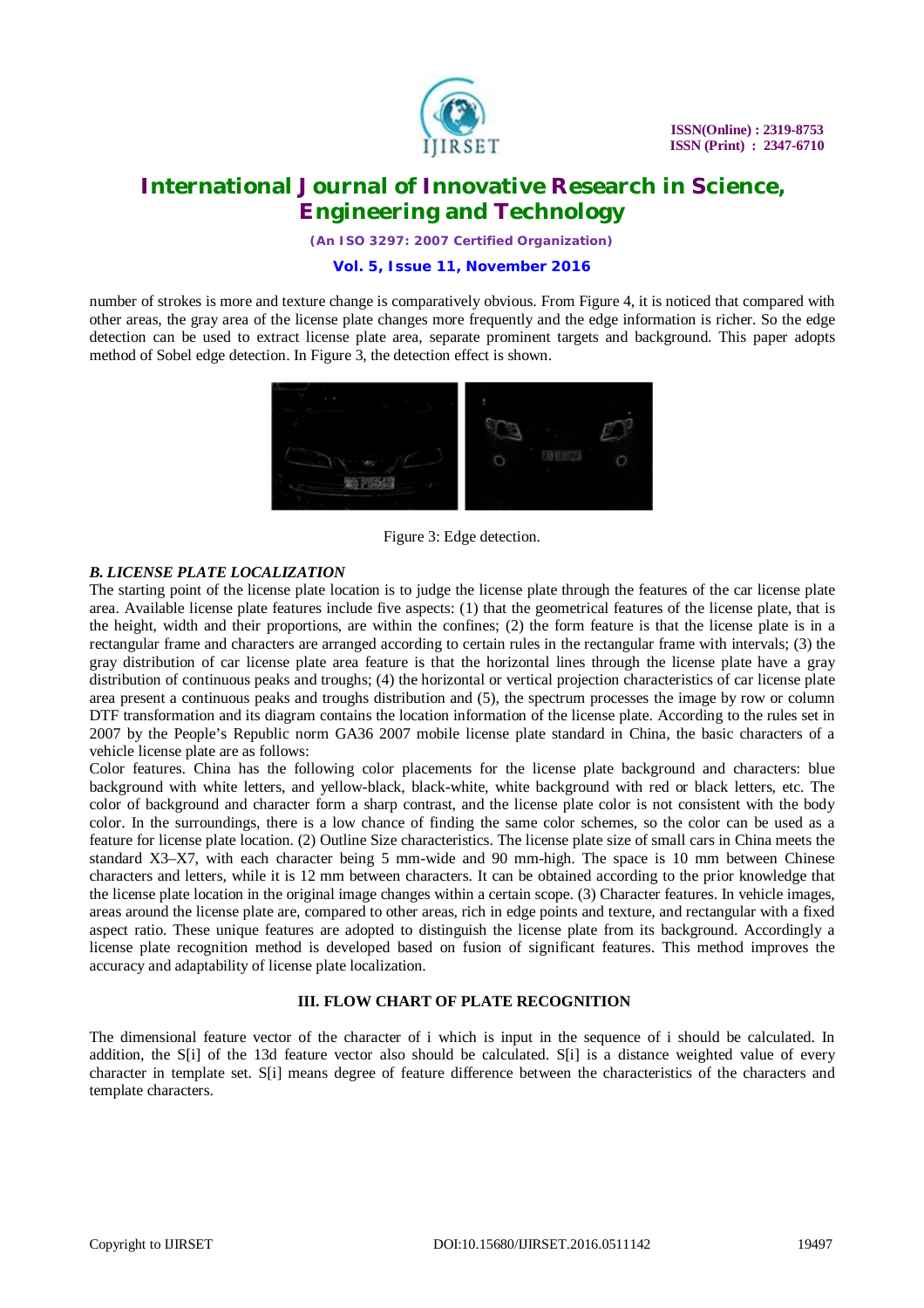

*(An ISO 3297: 2007 Certified Organization)* **Vol. 5, Issue 11, November 2016**



Figure 4: Flow chart of nuber system

The recognition result is the minimum of S[i]

$$
S[i] = \sum_{k=1}^{13} \alpha(k) \times \{ fed[i][k] - temp[j][k] \}
$$
 (1)

The specific procedure is as follows: Firstly, according to the position, each character is categorized by the different classifiers, shown in Figure 4. Secondly, the characters that are to be identified with template characters are compared and their matching degree. Common pattern matching technique is a simple technique for the recognition of single font and fixed size character, which is a suitable approach for ANPR systems. Incorrectly segmented characters from the character segmentation stage, where characters are not in the expected position or few of them are missed, may affect the OCR recognition. The neural networks and statistical classifiers, which give better outcome compare to common pattern matching technique, can overcome this problem because of their strong memory and self-adapting ability.

## **IV. LICENSE PLATE RECOGNITION EXPERIMENT**

The license recognition algorithm has been programmed using the MATLAB platform. The interface is shown in Figure 5. The algorithm has been tested under natural scenes in Chang Chun (China). The test pictures are taken by a CCD camera. Each picture contains only one license plate and has a resolution of  $640 \times 480$ .

MATLAB has been used for the implementation of the algorithm on a PC equipped with a Dual Core 2.4GHz and 3G RAM. It has also been used to generate the weights of neural network. 6436 binary images with varying resolutions from the previous character segmentation stage were used. First of all, the binary images of the characters are resized to the same size. To choose the right size, several sizes of input images have been used for neural network training. High recognition rates can be achieved by using large character images but this will result in a more complex structure of the neural network as the number of weights will increase. The size corresponding to the best suitable result is used for the final neural network.